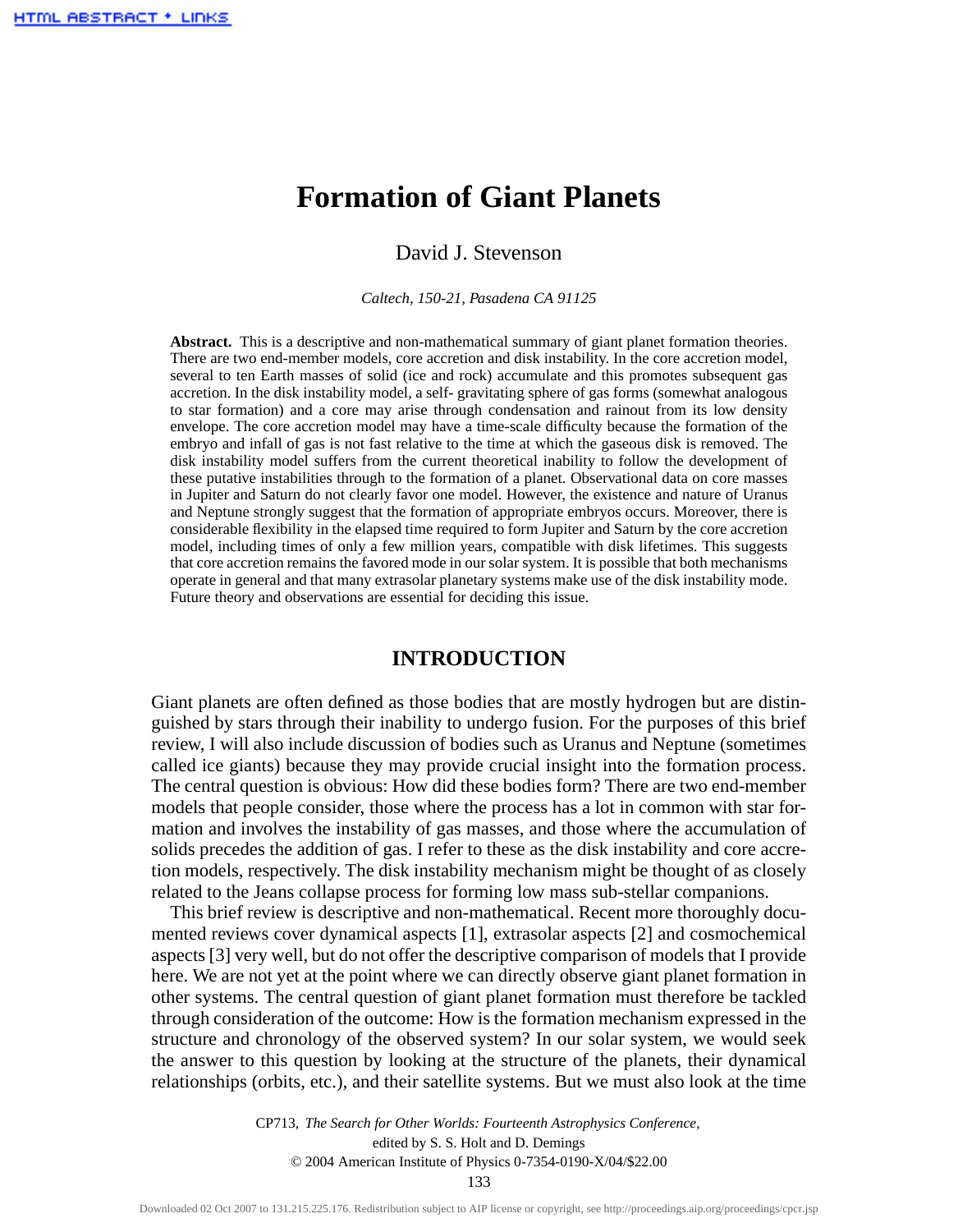scales of processes, inferred by direct observation of materials (isotopic information) or analog systems (star formation regions). This turns out to be a central but unresolved issue for the success of models. Of course, we should be guided by evidence of other planetary systems, even though the time scale constraints may be less secure in those cases. Is the formation mechanism universal or could it vary from system to system? In this review, I will also discuss what we need to make further progress.

# **THE STANDARD PICTURE**

Although many details are poorly understood, a standard picture has emerged for the star and planet formation process, supported by observation and by theory [4,5,6]. In this picture, here discussed for stars of order a solar mass, collapse of an interstellar cloud of gas and dust proceeds on a short time scale (a few hundred thousand years), leading to a disk that is required by accommodation of the angular momentum budget of the infalling material. A process of angular momentum redistribution within the disk feeds a central protostellar mass. The nature of this process is not well understood but can be thought of as a "viscosity". It causes redistribution of angular momentum (and therefore mass) within the disk on a time scale of one to ten million years, comparable to the total lifetime of the disk. The disk is plausibly of order 100 AU in extent, and typically with a thickness (or scale height) that is about 0.1 of the local radius. The disk mass may be of order 0.1 solar mass, equivalent to a hundred Jupiters. The surface density of the disk declines with radius, but slowly enough that the mass tends to be mostly in the outer parts of the disk. If this disk is dense enough and cold enough then instabilities may occur within it, as it accumulates, especially while the central mass is still low. These are essentially Jeans instabilities but the Keplerian shear as well as the usual competition of pressure and gravity mediate them. If the disk is not very near the stability threshold, then the characteristic time-scale for the development of instabilities can be of order the orbital time, 10 to 1000 yrs.

Independent of this, small (kilometer-sized) solid bodies aggregate quickly, on time scales of a million years or less [7,8]. It is thought that larger bodies may also form quickly, by so-called runaway accretion. This process relies on the small relative velocity of planetesimals and the consequent high gravitational collision cross-section of the largest embryos in the swarm. This cross-section can be as much as a thousand times the geometric cross-section, so that time scales of accumulation can be reduced by a corresponding factor. This lowers the formation time of the largest solid embryos from about a billion years to about a million years or even less at Jupiter orbit, assuming plausible surface densities of solids. The outcome of runaway accretion is to form a set of planetary embryos that have accumulated most of the mass within an orbital radial distance of a few Hill sphere radii. This corresponds to Mars-sized bodies in the terrestrial planet region and Earth mass to ten Earth mass bodies in the giant planet region. In the core accretion scenario of giant planet formation, these embryos are the seeds for accumulating large masses of gas. Massive embryos can also undergo rapid orbital migration in a hundred thousand years or even less by exchanging angular momentum with the much more massive disk. This can cause a rapid inward spiral of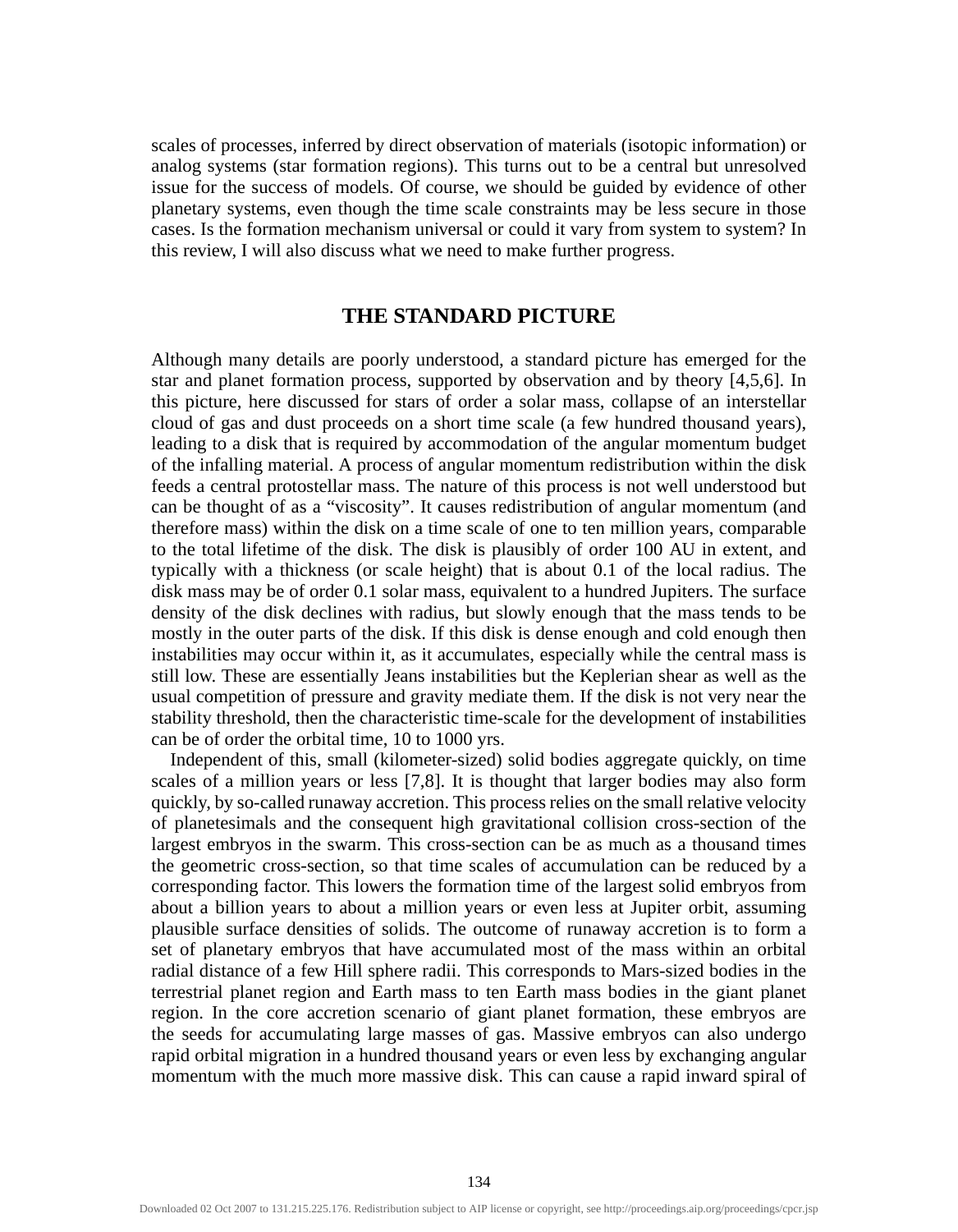the planet and is a natural explanation for the small orbital radii discovered for many extrasolar planets. Apparently, this process was largely avoided in our solar system. At some point, estimated to be at a few million to ten million years after initial cloud collapse, the gaseous disk is removed through the combination of inflow onto the central star and outflow back into the interstellar medium. This event must postdate the formation of Jupiter and Saturn.

## **GIANT PLANET COMPOSITION**

Detailed reviews of giant planet structure include [9,10,11]. The material available to build planets can be divided into three classes: "Gases", "ices" and "rocks". Gas refers to primarily hydrogen and helium, the most abundant elements in the universe. They also happen to be materials that do not condense as solids or liquids under conditions that are encountered during planet formation. The material deep within a planet such as Jupiter can be called a liquid metal but it has a much higher entropy than the value at the conventional critical point of molecular hydrogen where liquid and gas merge. Ice refers to the compounds that form from the next most abundant elements: oxygen, carbon, and nitrogen. These compounds are primarily hydrides (water, methane and ammonia) but also include carbon monoxide, carbon dioxide, and molecular nitrogen among others. The ice label does not mean that these constituents are necessarily found as solid materials, but that is indeed the form in which they would provide the building blocks for planets. However, condensation requires low temperatures, corresponding to the orbit of Jupiter and beyond in our solar system. Ice is roughly two orders of magnitude less abundant than gas, by mass. "Rock" is even less abundant and refers to everything else: primarily magnesium, silicon and iron, and the oxygen that would naturally combine with these elements (far less than the total oxygen because of its much higher abundance). These elementary considerations enable us to understand why it is improbable that we would ever encounter a Jupiter mass planet that is made mostly of iron, say. There would typically be insufficient iron around during the formation of a planetary system to imagine doing this. Our inclination to interpret Jupiter mass extrasolar planets as gas balls (even when there is no information on the size or composition) is not mere solar system prejudice but guided by cosmochemical principles. While it is tempting to argue that planets forming close to stars might tend to have a composition dominated by materials that condense at high temperature, we probably cannot exclude formation of gas balls at small radii. We certainly cannot exclude orbital migration as an important process in the structure of many planetary systems, probably including most of those extrasolar systems thus far discovered, even if it had only a modest role to lay in our own solar system.

There is no doubt that Jupiter and Saturn are mostly hydrogen and helium. No other material of sufficiently low density can explain the global properties of these bodies. However, Jupiter is much closer to cosmic (or primordial solar) composition than Saturn. Roughly speaking, Jupiter and Saturn have similar total amounts of heavy elements (all elements heavier than hydrogen or helium), but Jupiter is over three times the mass of Saturn. We have constraints on the interior structure of these bodies that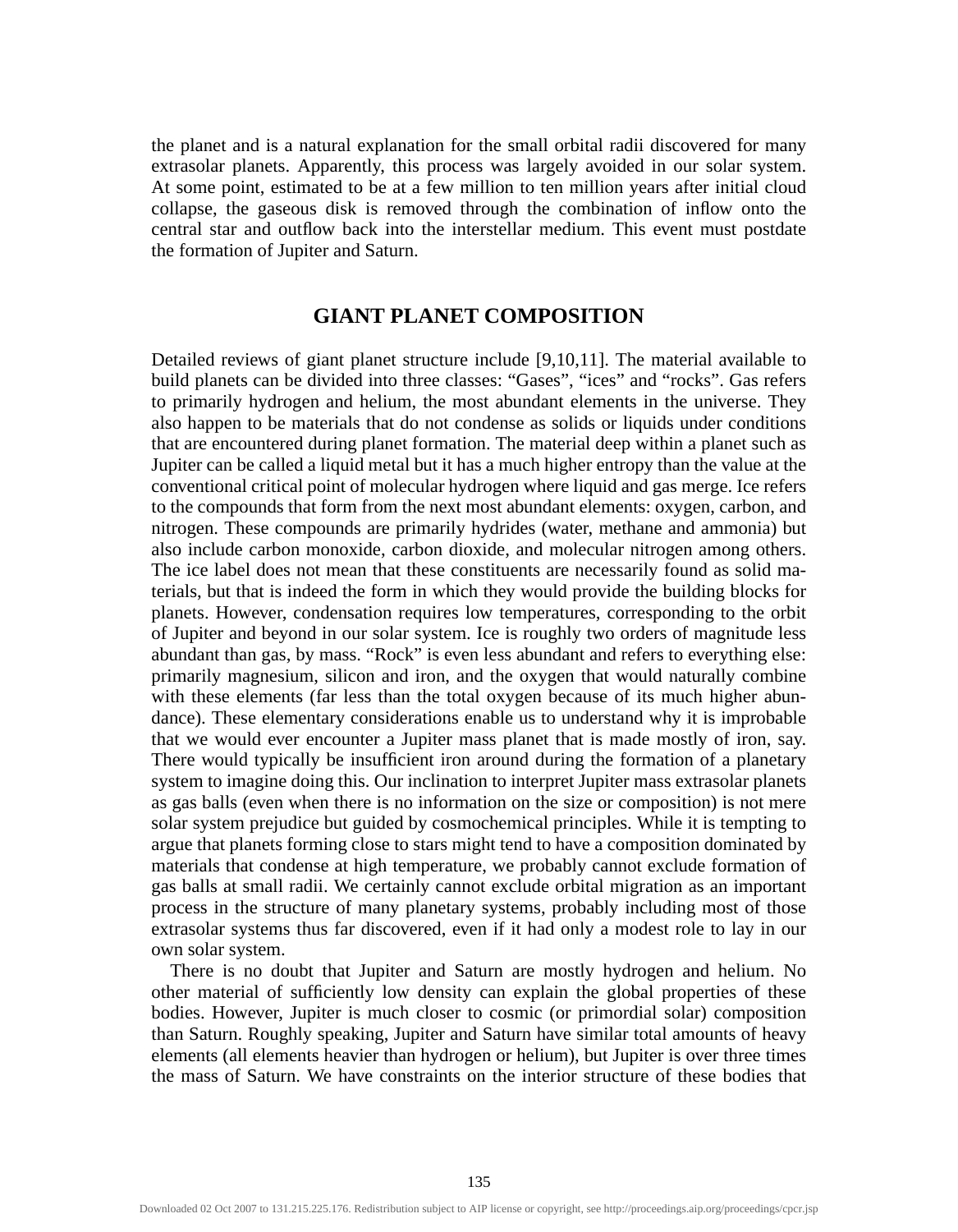arise primarily from the observed gravity field (including the gravitational moments caused by planetary rotation) but also from deep atmosphere composition, magnetic field, heat flow and laboratory and theoretical equations of state. Jupiter may have a dense core; Saturn almost certainly has a dense core. It may seem surprising that we can be more precise about Saturn than about Jupiter, since better data exist for Jupiter. However, the putative core of Jupiter is a tiny fraction of the total mass, perhaps about a percent (i.e., three Earth masses), and it accordingly has a very small effect on planetary structure. The common practice of placing a separate core of heavy elements at the centers of these planets is governed by simplicity, rather than by observation. To varying degrees, the "core" could have a fuzzy boundary with the overlying hydrogen-rich envelope. Uncertainties in the hydrogen equation of state continue to be a major source of uncertainty in the interior models.

Both of these planets are enriched in heavy elements throughout (and separate from the presence or absence of a core). In Jupiter, this enrichment is probably about a factor of three relative to cosmic abundance and is readily observed in those volatile components that do not condense out in the observable atmosphere. We cannot be sure that this is the enrichment for water, which condenses out deep and was not observed to be enriched in the presumably dry region that Galileo probe sampled. Water is the most abundant carrier of oxygen and therefore presumably the most abundant heavy material in Jupiter. However, interior models support about ten Earth masses of heavy elements mixed throughout the hydrogen, consistent with this factor of three. It is particularly interesting that this factor of three is even seen in the heavy noble gases, including argon. The threefold enrichment of argon suggests delivery to Jupiter of material that condensed at very low temperatures, probably around 40K, since there is no known way of incorporating argon into solid bodies in large amounts at higher temperature. These planets also supported in situ formation of a satellite system. The Galilean satellite system is particularly impressive and may contain important clues to the last stages of giant planet formation [12]. Ganymede and Callisto are roughly half water ice, and Callisto has most of this ice mixed with rock. It follows that conditions must be appropriate for the condensation of water ice at the location where Ganymede formed, and conditions at Callisto must have allowed formation of that body on a time scale exceeding about 0.1 million years, so that water ice would not melt and lead to a fully differentiated structure.

Uranus and Neptune are far less well understood than Jupiter or Saturn. However, there is no doubt that they are mostly ice and rock, yet also possess two or so Earth masses of gas each. The atmospheres have solar hydrogen to helium ratios (though with large uncertainty because this determination is based on the pressure induced absorption features of hydrogen, a method that has been unreliable for Jupiter and Saturn). The amount of hydrogen extractable from the ices is in principle about 0.2 of the total mass (assuming the hydrogen was delivered as water, methane and ammonia) and this is marginally close to the hydrogen mass required by interior models. Moreover, there is the possibility that methane would decompose into carbon and hydrogen at extreme pressures. However, the atmospheres of Uranus and Neptune are highly enriched in methane (thus limiting massive decomposition of this compound to very deep regions, if any, and there is no experimental or theoretical evidence for extensive decomposition of water or ammonia under the conditions encountered inside these bodies. Consequently,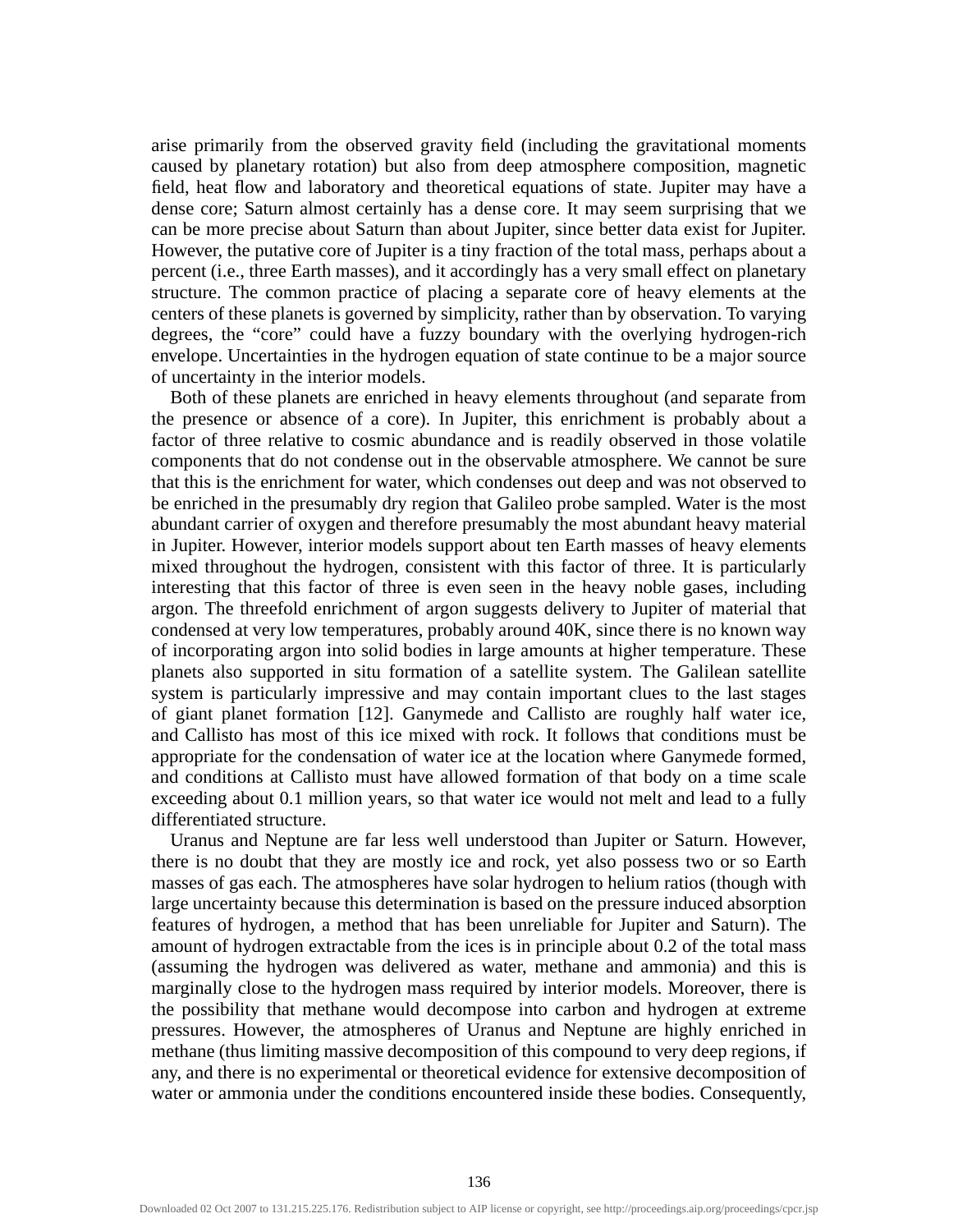it is not plausible to derive even one Earth mass of predominantly hydrogen gas from the breakdown of hydrogen-bearing ice or rock, even leaving aside the dubious proposition that such decomposed hydrogen would rise to the outer regions of the planet. This gas appears to have come from the solar nebula. Uranus and Neptune must have formed largely in the presence of the solar nebula, a very stringent constraint on the formation of solid bodies.

It is often supposed that the presence or absence of a core in Jupiter (say) can be placed in one-to-one correspondence with the presence or absence of a nucleating body that caused the inflow of gas to form the much more massive envelope. However, there is no neat correspondence between mode of giant planet formation and current presence of a core. One could imagine a core instability model even if there is no core remaining, because the core might become mixed into the overlying envelope by convective processes [11]. One could also imagine making a core in the low-density protoplanet phase by rainout. Making a core by rainout once the material is dense and degenerate is far less likely because the high temperatures and dilution make it thermodynamically implausible. The one exception is helium, which can rain out because of its relatively high abundance and extremely tightly bound electronic states relative to the metallic state of the hydrogen. Even helium is only modestly raining out in Jupiter. It seems likely that whatever model one favors for giant planet formation, it should allow for the formation of a core, since Saturn probably has a core and one must in any event explain Uranus and Neptune. It would be special pleading to attribute a different origin for Jupiter than for the other giant planets. The merits of the two end-member models for giant planet formations should therefore be assessed primarily by their dynamical and time scale predictions, though with attention paid to the nature of the cores that they predict.

## **CORE INSTABILITY MODEL**

The central feature of this model is the existence of a core (ice and rock) mass that does not allow for a hydrostatic equilibrium solar composition envelope that merges smoothly with any plausible solar nebula. The failure of hydrostatic equilibrium can then allow for solutions in which there is a steady inflow of gas. In the simplest picture, there is accordingly a critical mass for the solid embryo above which one may form a giant planet. The giant planets are attributed to solid embryos forming in the outer solar system and reaching this critical mass, but failing do so in the inner solar system. Cameron advanced the idea, but the classic work on this concept was by Mizuno [13]. Popularity for the idea stemmed in large part from the "coincidental" similarity of the critical mass predicted by theory (about ten earth masses) and the range of estimates of actual core masses in Jupiter and Saturn. These core masses were in turn related to the development of planets beyond the "snow line" (the innermost radius in the nebula where water ice condenses), where a higher surface density of solids is likely to exist. Subsequent work has somewhat reduced the attractiveness of the core instability idea for several reasons. First, the actual core masses are in doubt and may not match the requirements for the model. Second, the required critical core mass depends on many parameters and is therefore quite model dependent. We now appreciate that this concept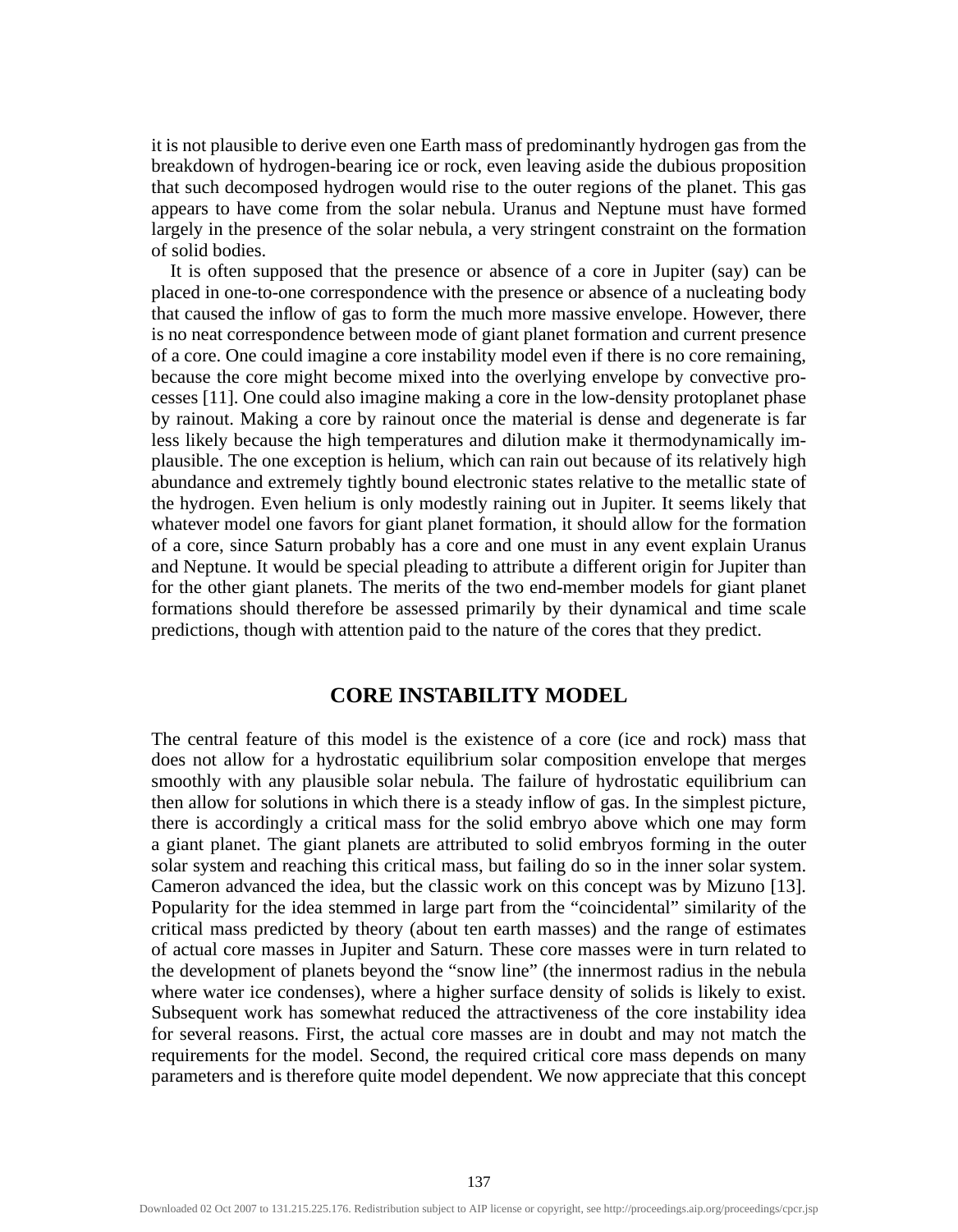of a critical mass is fuzzy, because its value depends on the dynamical conditions through a dependence on mass inflow rate (i.e., luminosity). Third and perhaps most important, the total elapsed time for the process to run to completion may be many million years and therefore possibly too long relative to the lifetime of the gas disk (cf. [1]).

The most detailed core instability model is Pollack et al. [14]. This model incorporates a particular scenario for the growth of solid embryos and then follows the inflow of gas and solids onto that embryo (using the simplification of spherical symmetry). The model has three stages. Phase I is the formation of the many earth mass embryos by runaway accretion from a planetesimal swarm. Phase II is the longest and corresponds to the slow growth of a gas and solid component, mediated by the cooling time of the growing protoplanet. Phase III begins when the solid and gas masses are comparable and is a rapid inflow of gas, leading quickly to the final mass of the planet. The model does not explicitly consider the mechanism responsible for the truncation of the gas inflow, which could arise by the formation of a tidally truncated gap in the disk. Phase I is modeled in much the same way that many groups now model the formation of the terrestrial planets, apparently successfully. In this game, success for the terrestrial planets can be measured quite well because we have quantitative clocks (isotopic systems) that tell us about that chronology [7, 8]. It is quite likely that the elapsed time for this process is quite accurately estimated at a million years or less for the embryo that led to the formation of Jupiter. In order to get an embryo of order ten Earth masses it is necessary to assume a disk surface density that exceeds by a factor of three or so the "minimum mass solar nebula" (essentially the value needed to explain the total heavy elements in the giant planets). Equivalently, any such model will always make more embryos than are needed to explain the giant planets. One has to assume that the excess embryos are somehow eliminated. At the end of this phase, the embryo has a gas mass of order an Earth mass or so, roughly comparable to the final state of Uranus or Neptune (and thus potentially offering an explanation for bodies of this kind). Phase II takes the longest time and therefore merits the most scrutiny. In this phase, the zone of solid embryo growth is largely exhausted of solid material and there is a gentle arrival of additional solids and gas. Here, one must question both the assumptions that dictate the solid mass inflow as well as the parameters that dictate the inflow of gas. The former depends on the implicit assumptions that there is complete isolation of neighboring zones of embryo growth, probably an artificiality of the model used. The latter depends on the cooling ability of the proto-giant planet and is accordingly sensitive to the opacity of the envelope. The models used assume opacity not much less than that of the interstellar medium. It is possible that the correct opacity is an order of magnitude or more lower, because much of the solid material has already aggregated into large bodies. Of course, there are collisions and condensation that can create additional grain opacity, but there is no reason to expect an interstellar value. The "standard" Pollack model takes 6 or 8 million years for this phase but one could envisage lowering this by a factor of two or three. This might eliminate the time scale problem that mainly motivates the alternative disk instability model. Phase III is rapid and is a positive feedback because the zone of accumulation of gas grows while the protoplanet contracts under gravity. Although this stage may have important consequences for the final properties of the planet, it does not pose a time scale problem. In summary, the core accretion model is perceived to have problems primarily because it might take too long and might require an excessive initial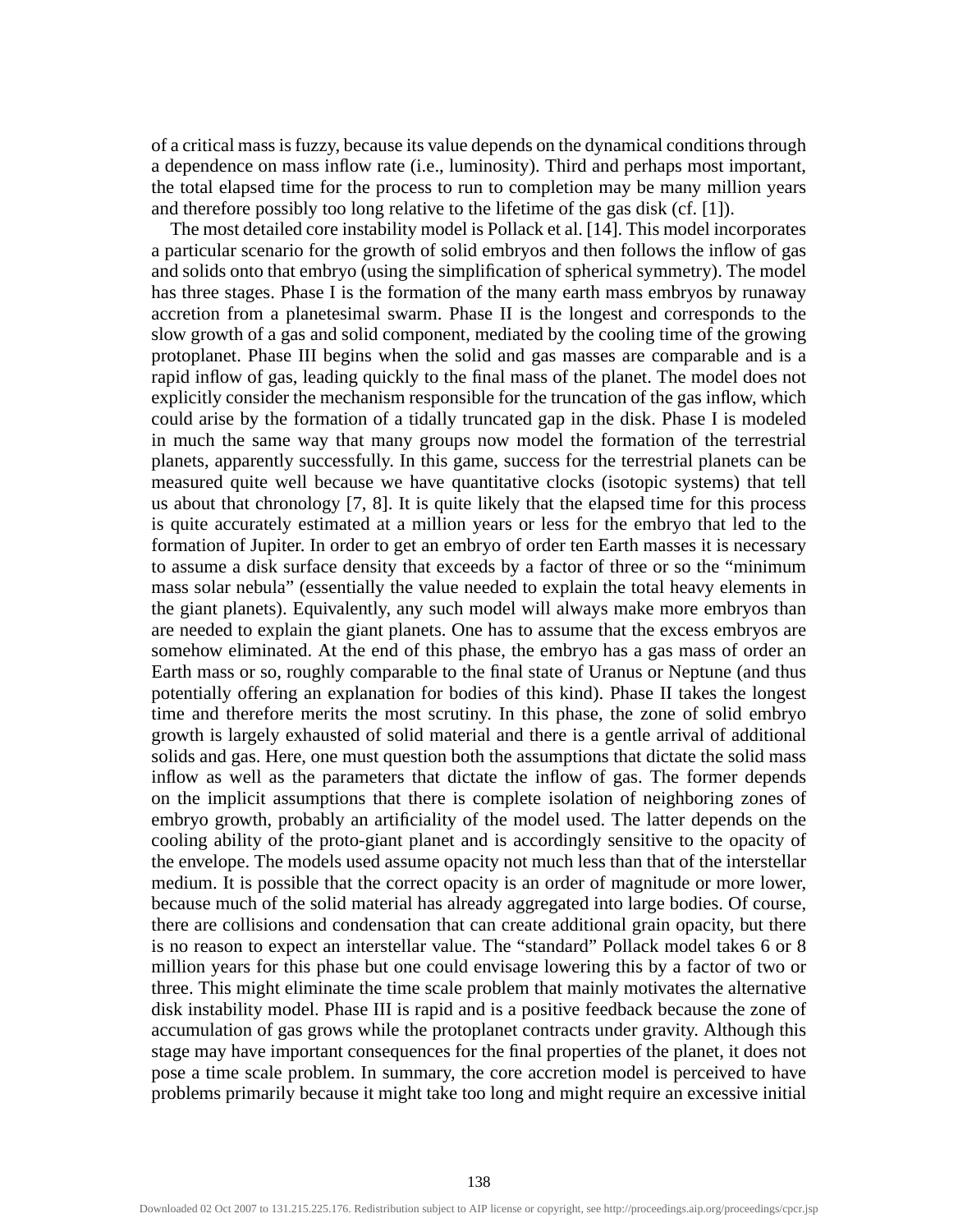embryo mass. However, these problems are soft in the sense that they are somewhat specific to a particular formulation of the model and not generic to all models in this category. There is a large amount of recent and promising work in this area, most of which is unpublished but has been reported at conferences.

#### **DISK INSTABILITY MODEL**

Although there are many papers on disk instabilities, especially by Boss (see references in [1] and [15]), there is not as complete an understanding of how this process would lead to observable giant planets as that offered by the core instability model. The fundamental problem here is that the quite sophisticated 2D or 3D disk evolution models can only follow the development of the system for typically times of tens to hundreds of orbits, far less than the actual time of formation of planets. Although the models may include many relevant processes, including shocks and radiation, they may lack the resolution or input physics needed to include all the processes that might provide for disk evolution. Of course, it could be argued that since disk instabilities are "fast", it does not matter. In this strict and narrow sense, published models may be self-consistent. It does not follow that they are necessarily relevant. The approach to disk instability may be very slow (essentially an accretion time scale) and so the development of an instability may also be slow or even non-existent, if it manifests itself as wave disturbances that redistribute angular momentum and mass. The slow "viscous" processes may actually be competitive with the gravitational instabilities. Even if self-gravitating clumps form, they may not survive over hundreds to thousands of orbits in the Keplerian shear field. This is a very short time-scale compared to others of relevance to the problem of disk evolution and planet formation.

Recently, Boss [15] has extended the disk instability model to a scenario for forming planets such as Uranus and Neptune. He suggests that it might be possible to explain these planets as the remnant of initially Jupiter-mass planets that are stripped of their gaseous envelope by photoevaporation, caused by nearby OB stars. A problem with this model is that it requires a somewhat fortuitous outcome: The observed properties of Uranus and Neptune are very much what you would expect when you form a ten Earth mass solid in the solar nebula. The additional two or so Earth masses of hydrogen is not an accident- it is what the standard theory predicts for that stage [12, 13]. It is unlikely that one could produce an outcome that is fortuitously correct by stripping.

# **WHAT IS THE CORRECT PICTURE?**

If disk instabilities are capable of forming giant planets, it seems likely that they have prevailed in at least some systems. The history of astronomy has taught us that if something can happen, it probably will, at least part of the time. They may even be the most common formation mechanism for giant planets and responsible for the numerous examples of giant planets in the current extrasolar planet catalog. However, the system that we can study most closely is our own and in that singular case, the evidence seems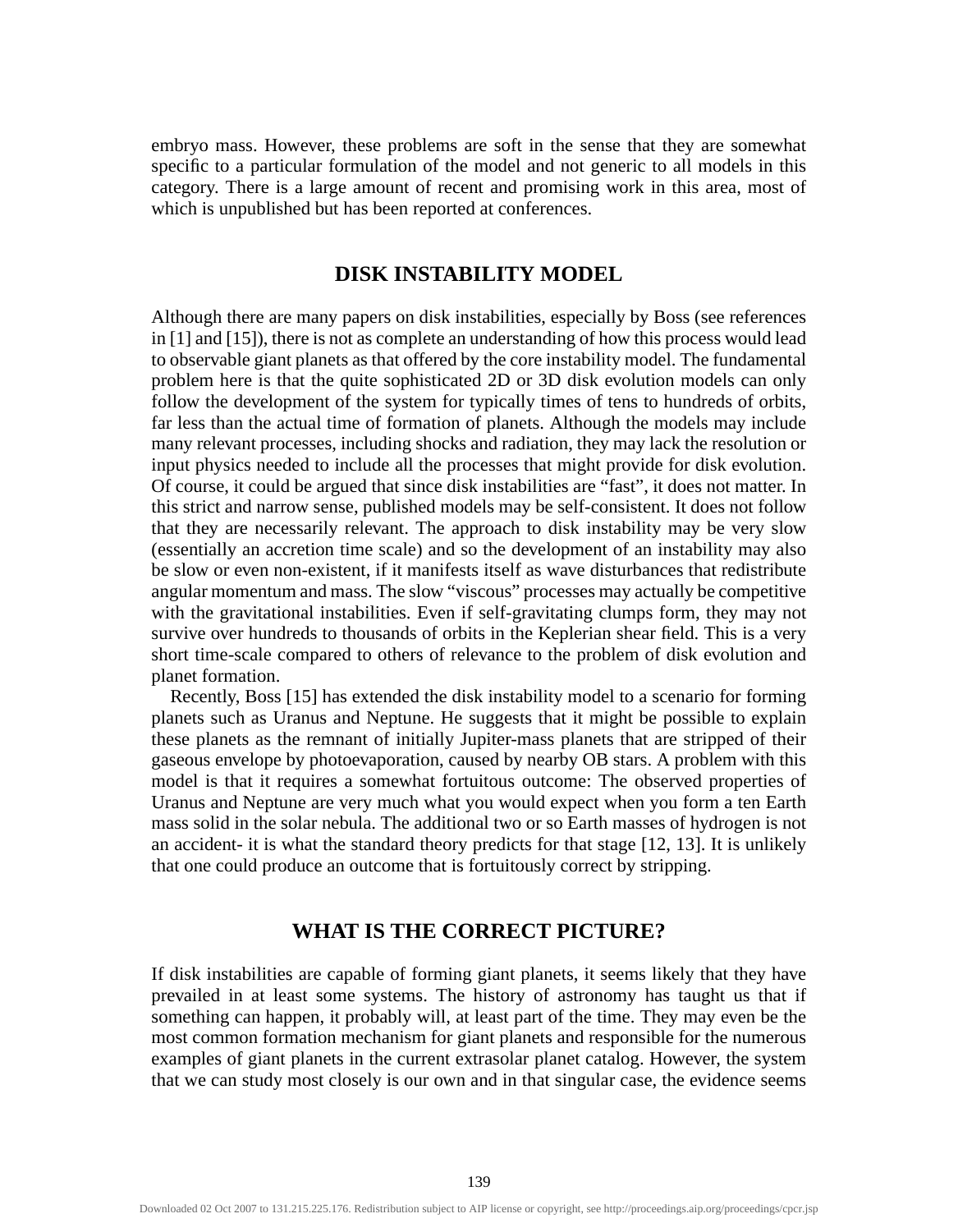at present to point towards core instability. Despite time scale concerns, there is the likelihood that there exists a reasonable set of parameters and conditions in which the mechanism can work. There is an approximate correspondence between the mass that is required for the embryo and the allowable core masses that planetary models predict. Very importantly, the mere existence of Uranus and Neptune point strongly towards the formation of appropriate embryos, notwithstanding the provocative model of Boss [15]. Uranus and Neptune appear to be excellent candidate embryos for gas giants, and failed to become gas giants only because the nebula was largely removed at the time they approached their final mass. Of course, there is not yet a good model for the formation of Uranus and Neptune! While it is true that the formation of Uranus and Neptune remains poorly understood, we cannot deny the empirical evidence. They exist and cannot be easily explained any way other than by accumulation from smaller bodies. There is sometimes the tendency in science to seek a single explanation for a phenomenon. In the case of giant planets, this would seem to be a false goal because giant planets can come in many forms. We know of two mechanisms that could work. The physical principles are not seriously in doubt for either model, but the precise set of circumstances needed are not well established. Probably, both mechanisms exist, and the phase space of parameters that allow them to work are quite large, perhaps overlapping. The challenge is to decide which mechanism prevails for each system we encounter, and how this is related to parameters such as metallicity, angular momentum budget, proximity of other (possibly high energy) events such as supernovae, mass of central star, and so on.

#### **THE FUTURE**

Despite the lack of a close connection between formation mechanism and presence of a core, there is a need to understand better the nature of the giant planet interiors. It is likely that this will test the relative merits of the formation models. For this, we need more experimental and theoretical work on the hydrogen equation of state. It is humbling to admit that despite decades of work, this simplest of systems remains poorly understood. We also need a Jupiter polar orbiter that collects data on gravity and magnetic field close in to the planet. Future missions should also establish the all important water abundance in the deep atmosphere, either through remote sensing techniques (microwave sounding) or through dropping one or more probes into the atmosphere. Eventually, both techniques are needed. The giant planet formation story for our solar system is surely connected to our existence and to the existence of terrestrial planets. Despite the quite successful application of computer simulations to terrestrial planet accumulation, it is essential to fully incorporate the presence of these giant planets into these simulations [16]. It is likely that a fully consistent picture of the origin of Earth depends on the formation mechanism for Jupiter. The explosion of data on extrasolar planets can also be used to test giant planet formation models. If we can establish the location for their formation and orbital migration, then we can probably use this as a diagnostic for the relative merits of the two models. Observations of young systems might provide direct evidence of the formation mechanism, especially for the disk instability model where there is some possibility of directly observing the large